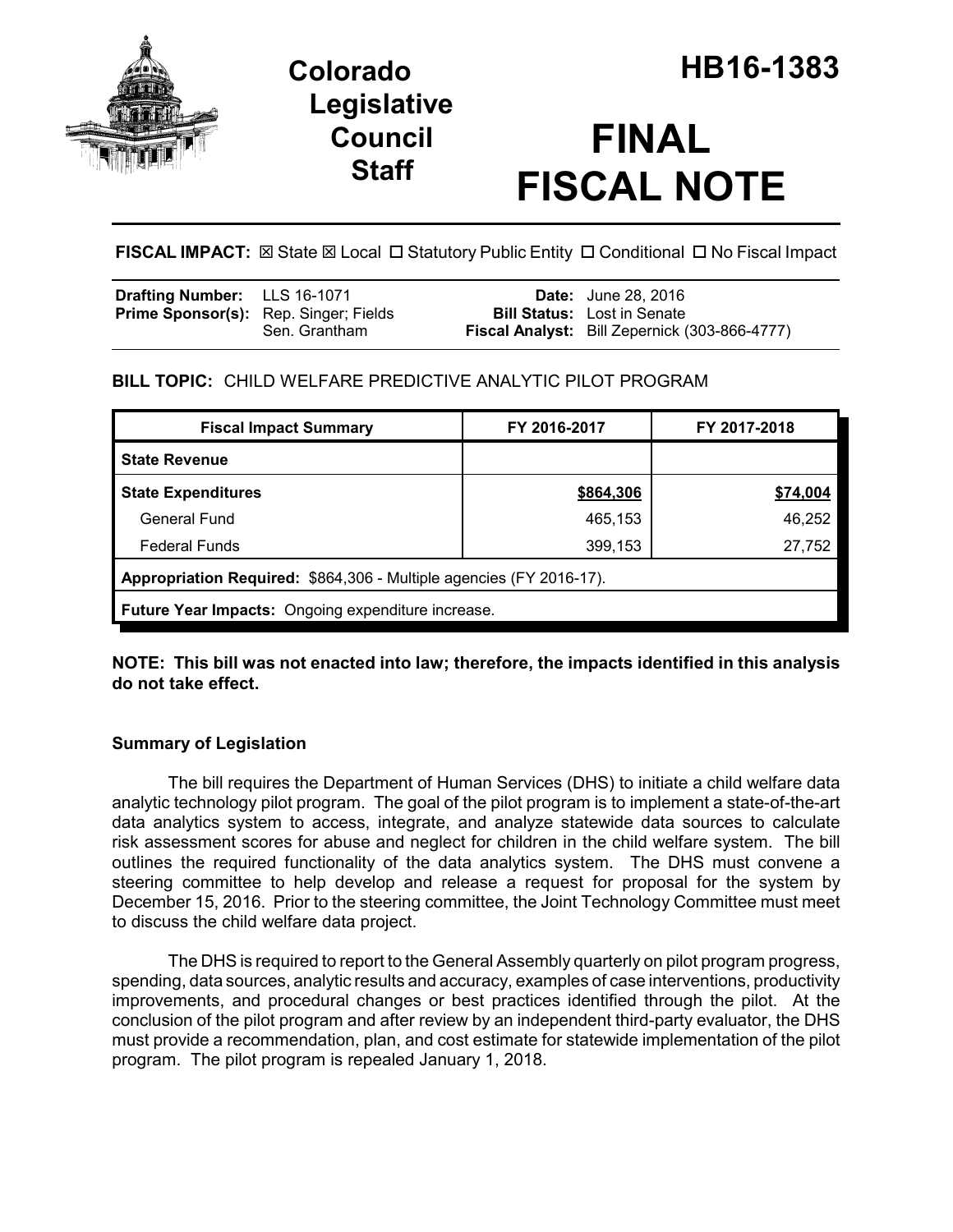#### **State Expenditures**

The bill increases costs in the DHS by **\$864,306 in FY 2016-17 and \$74,004 in FY 2017-18.** These costs, paid with General Fund and federal funds, are summarized in Table 1 and discussed below. Costs will continue in FY 2018-19 and beyond if the data analytics system continues operating after the repeal of the pilot program, and additional costs could be incurred to implement enhancements and expand access to the system if the program shifts from a limited pilot program to a statewide program.

| Table 1. Expenditures Under HB 16-1383      |                    |                  |  |
|---------------------------------------------|--------------------|------------------|--|
| <b>Cost Components</b>                      | FY 2016-17         | FY 2017-18       |  |
| <b>Information Technology Costs</b>         | \$764,306          | \$74,004         |  |
| <b>System Planning Vendor</b>               | 100,000            |                  |  |
| <b>TOTAL</b>                                | \$864,306          | \$74,004         |  |
| <b>General Fund</b><br><b>Federal Funds</b> | 465,153<br>399,153 | 46,252<br>27,752 |  |

*Information technology costs.* Costs in FY 2016-17 to create the data analytics system are estimated at \$764,306, split evenly between General Fund and federal funds. The work for this project will be managed by the Office of Information Technology and paid for with reappropriated funds from the DHS. Costs in FY 2016-17 include \$238,298 for contract programmers, \$144,000 for hardware expenses, and \$382,008 for other software and services. Costs in FY 2017-18 will be \$74,004 for software and system maintenance. The fiscal note assumes that this data analytics system will operate as a stand-alone tool in the child welfare data system (TRAILS). Given that the system is operating as part of a pilot program, it is assumed that a limited number of counties will have access to the system and that integration with other state data systems may be limited. Given the need for federal approval to use federal funds for the project and the planning requirements to design the system, it is assumed that work will not start until the second half of FY 2016-17 at the earliest.

*System planning vendor.* The DHS will have costs of \$100,000 in FY 2016-17 to contract with a vendor to lead the system planning and needs assessment process. These costs will be paid with General Fund and federal funds. It is assumed the vendor will be in place by September 2016. It is estimated that this cost will be paid with 83 percent General Fund and 17 percent federal funds.

*Future costs.* If the system continues operating after the repeal of the pilot project, ongoing system maintenance and software costs will continue in FY 2018-19 and beyond. In addition, further costs may be incurred to add system functionality, expand access to all counties, and improve interoperability with other state data systems if the pilot project is expanded statewide. It is assumed that funding for these potential costs will be requested through the annual budget process after the outcomes of the pilot project and recommendations for statewide expansion are known.

*Other agency costs.* If additional system integration or data sharing is required with other data systems not contemplated in this fiscal note, such as with those operated by the Judicial Department, law enforcement agencies, other units of government, or private sector data sources, then additional costs will be incurred. Exact costs will depend on the nature of the system